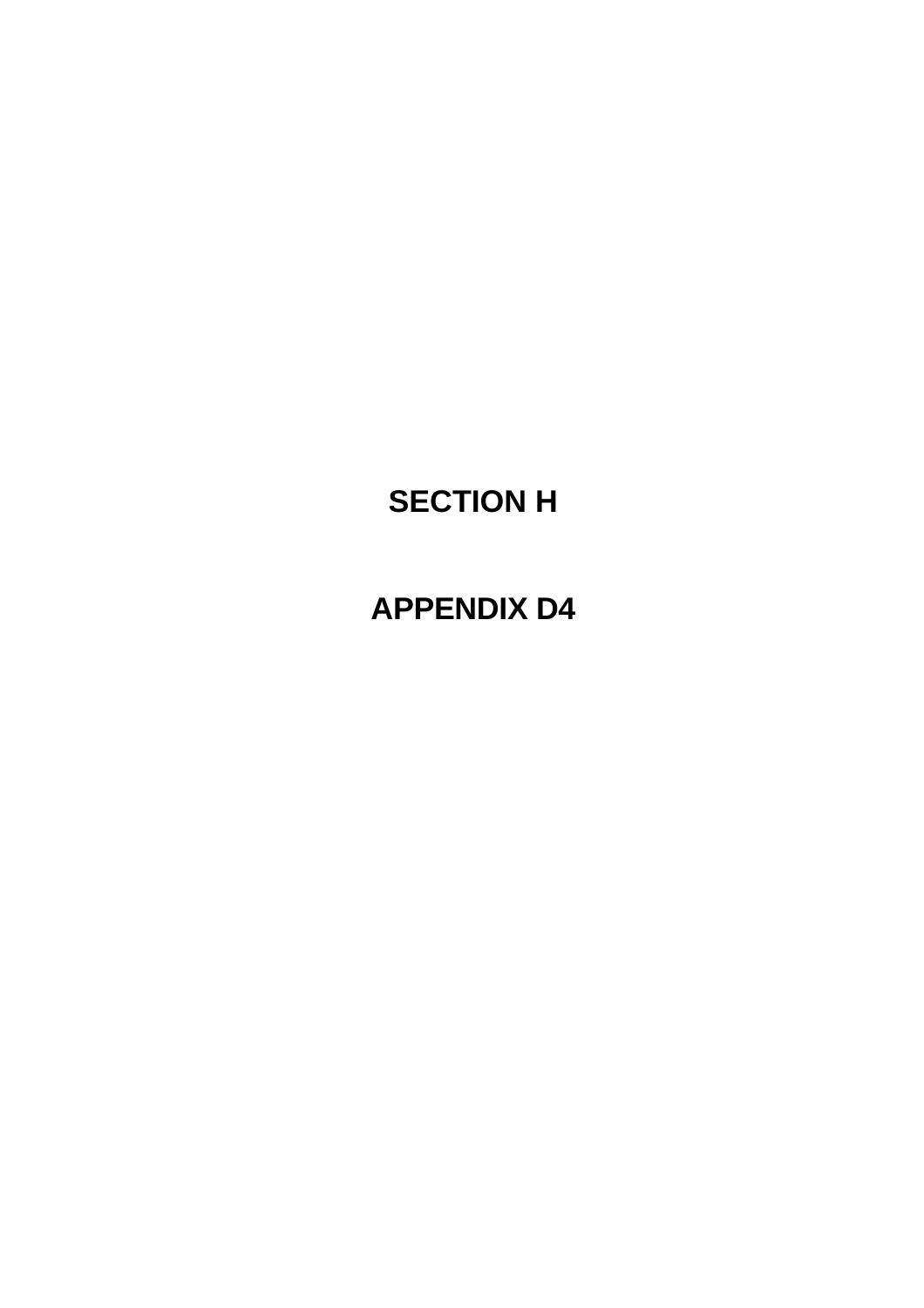# **Table HD4a: Total Population in Skopje**

|               |           | Total population in Skopie (1994) | <b>TOTAL</b> | 444.760     | peoples |        |                    |
|---------------|-----------|-----------------------------------|--------------|-------------|---------|--------|--------------------|
| Municipality  | Gazi Baba | Gorce Petrov                      | Karpos       | Kisela Voda | Center  | Cair   | <b>SutoOrizari</b> |
| Population    | 67.664    | 37.961                            | 58.359       | 118.079     | 85.021  | 63.375 | 14.301             |
| Structure (%) | 15.214    | 8.535                             | 13.121       | 26.549      | 19.116  | 14.249 | 3.215              |

#### **Table HD4b: Households, Dwellings and Agriculture Holdings in Skopje**

|                     | Population sorted by households, dwellings and agriculture<br>holdings in Skopje (1994) |                  |                          |  |  |  |  |  |  |  |
|---------------------|-----------------------------------------------------------------------------------------|------------------|--------------------------|--|--|--|--|--|--|--|
| Municipality        | Households                                                                              | <b>Dwellings</b> | Agricultural<br>holdings |  |  |  |  |  |  |  |
| Gazi Baba           | 17,954                                                                                  | 19,530           | 2,171                    |  |  |  |  |  |  |  |
| <b>Gorce Petrov</b> | 10,670                                                                                  | 12,192           | 732                      |  |  |  |  |  |  |  |
| Karpos              | 18,515                                                                                  | 20,530           | 1,086                    |  |  |  |  |  |  |  |
| Kisela Voda         | 34,879                                                                                  | 37,692           | 2,440                    |  |  |  |  |  |  |  |
| Center              | 23,881                                                                                  | 25,789           | 831                      |  |  |  |  |  |  |  |
| Cair                | 15,800                                                                                  | 17,082           | 1,136                    |  |  |  |  |  |  |  |
| SutoOrizari         | 3,066                                                                                   | 3,152            | 61                       |  |  |  |  |  |  |  |
| ITOTAL              | 124,765                                                                                 | 135,967          | 8,457                    |  |  |  |  |  |  |  |

#### **Table HD4c: Population Structure in Skopje**

|             |             |               | Structure of total population in Skopje (1994 census) sorted by age groups and pole of citizens |                                |       |                 |   |                 |   |                 |   |                 |                 |               |
|-------------|-------------|---------------|-------------------------------------------------------------------------------------------------|--------------------------------|-------|-----------------|---|-----------------|---|-----------------|---|-----------------|-----------------|---------------|
| male/female | М           |               | м                                                                                               |                                | м     |                 | м |                 | м |                 | м |                 | M               |               |
| Agegroups   |             | 0-4 years     |                                                                                                 | $\overline{5-9}$ years         |       | 10-14 years     |   | $15-19$ years   |   | $20-24$ years   |   | 25-29 years     |                 | $30-34$ years |
| Sex %       | 3.389 3.212 |               |                                                                                                 | 3.771 3.576                    | 4.091 | 3.946           |   | 4.107 3.948     |   | 3.983 3.867     |   | $3.774$ 3.864   | 3.553 3.645     |               |
| Age %       |             | 6.601         | 7.347                                                                                           |                                |       | 8.036           |   | 8.055           |   | 7.849           |   | 7.638           | 7.198           |               |
| Agegroups   |             | 35-39 years   |                                                                                                 | $40-44$ years                  |       | $45-49$ years   |   | $50-54$ years   |   | 55-59 years     |   | $60-64$ years   | 65-69 years     |               |
| Sex %       |             | 3.780 3.956   |                                                                                                 | 4.058 4.286                    |       | 3.379 3.610     |   | 2.959 2.988     |   | 2.737 2.753     |   | 2.214 2.478     |                 | 1.634 1.894   |
| Age %       |             | 7.736         | 8.344                                                                                           |                                |       | 6.989           |   | 5.947           |   | 5.489           |   | 4.692           | 3.528           |               |
| Agegroups   |             | $70-74$ years |                                                                                                 | $75-79$ years                  |       | 80-84 years     |   | 85-89 years     |   | $90-94$ years   |   | 95 & more       | unknown         |               |
| Sex %       | 1.146       | 1.341         |                                                                                                 | $0.415$ $0.533$ $\blacksquare$ |       | $0.333$ $0.397$ |   | $0.114$ $0.145$ |   | $0.032$ $0.045$ |   | $0.007$ $0.009$ | $0.013$ $0.022$ |               |
| Age %       |             | 2.487         |                                                                                                 | 0.948                          | 0.731 |                 |   | 0.259           |   | 0.078           |   | 0.016           | 0.035           |               |

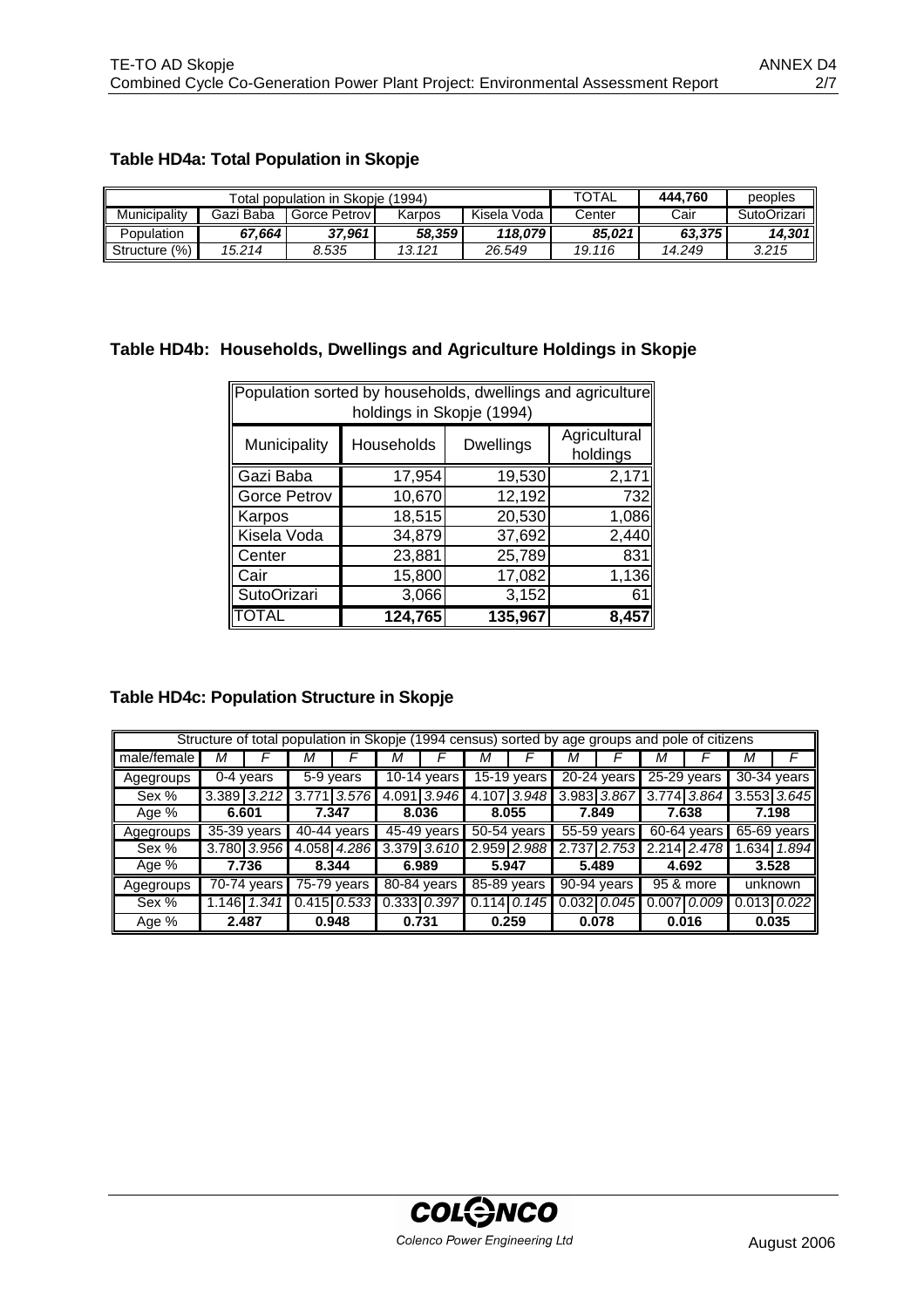| Age         |      | Child     |               | Adolescent |       | Grown       |       | Mature      | Old       |                    | Agegroup |
|-------------|------|-----------|---------------|------------|-------|-------------|-------|-------------|-----------|--------------------|----------|
| Group       |      | 0-9 vears | $10-19$ years |            |       | 20-44 years |       | 45-64 years | 65 & more |                    | unknown  |
| male/female | М    |           | М             |            | М     |             | Μ     |             | М         |                    |          |
| bu sex %    | .16' | 6.79      | 8.20          | .89        | 19.15 | 19.62       | 11.29 | 11.83       | 3.68      | $4.37$ 0.013 0.022 |          |
| No.<br>bγ   |      | 62,036    | 36,461        |            |       | 172.414     |       | 102,814     | 35,790    |                    | 156      |
| %<br>group  |      | 13.948    | 16.091        |            |       | 38.766      |       | 23.117      | 8.047     |                    | 0.035    |

# **Table HD4d : Age Structure of Skopje's Population**

# **Table HD4e: People in the "Working Age"**

| Workers     | To young   |                         |             | Can work |           | To old | Undefined        |  |  |
|-------------|------------|-------------------------|-------------|----------|-----------|--------|------------------|--|--|
| category    | 0-19 years |                         | 20-64 years |          | 65 & more |        | workers cat.     |  |  |
| male/female | М          |                         | м           |          | м         |        |                  |  |  |
| bu sex %    |            | 15.36 14.68 30.44 31.45 |             |          | 3.68      |        | 4.37 0.013 0.022 |  |  |
| No.<br>bv   | 98,497     |                         |             | 275,228  |           | 35,790 | 156              |  |  |
| categ.<br>% | 30.040     |                         |             | 61.882   | 8.047     |        | 0.035            |  |  |

## **Table HD4f: Education of Skopje's Population**

|                     | Total population in Skopje (1994) sorted by education |              |            |           |  |  |  |  |  |  |  |  |
|---------------------|-------------------------------------------------------|--------------|------------|-----------|--|--|--|--|--|--|--|--|
|                     | without                                               | not complet. | elementary | secondary |  |  |  |  |  |  |  |  |
| Municipality        | edication                                             | elemen. edu. | education  | education |  |  |  |  |  |  |  |  |
| Gazi Baba           | 2,379                                                 | 6,199        | 15,573     | 24,569    |  |  |  |  |  |  |  |  |
| Gorce Petrov        | 775                                                   | 2,875        | 7,422      | 15,124    |  |  |  |  |  |  |  |  |
| Karpos              | 747                                                   | 3,139        | 7,769      | 24,013    |  |  |  |  |  |  |  |  |
| Kisela Voda         | 1,492                                                 | 7,095        | 19,826     | 49,220    |  |  |  |  |  |  |  |  |
| Center              | 3,004                                                 | 5,935        | 17, 113    | 25,867    |  |  |  |  |  |  |  |  |
| Cair                | 2,279                                                 | 5,159        | 14,875     | 21,481    |  |  |  |  |  |  |  |  |
| SutoOrizari         | 1,859                                                 | 2,097        | 4,079      | 1,534     |  |  |  |  |  |  |  |  |
| <b>TOTAL</b><br>No. | 12,535                                                | 32,499       | 86,657     | 161,808   |  |  |  |  |  |  |  |  |
| structure<br>%      | 3.613                                                 | 9.366        | 24.974     | 46.633    |  |  |  |  |  |  |  |  |
| Municipality        | higher                                                | university   | unknown    |           |  |  |  |  |  |  |  |  |
|                     | education                                             | education    |            |           |  |  |  |  |  |  |  |  |
| Gazi Baba           | 1,261                                                 | 2,174        | 227        |           |  |  |  |  |  |  |  |  |
| Gorce Petrov        | 1,089                                                 | 1,878        | 241        |           |  |  |  |  |  |  |  |  |
| Karpos              | 2,918                                                 | 9,061        | 139        |           |  |  |  |  |  |  |  |  |
| Kisela Voda         | 4,288                                                 | 10,914       | 231        |           |  |  |  |  |  |  |  |  |
| Center              | 3,215                                                 | 10,843       | 228        |           |  |  |  |  |  |  |  |  |
| Cair                | 1,774                                                 | 2,711        | 157        |           |  |  |  |  |  |  |  |  |
| SutoOrizari         | 28                                                    | 19           | 87         |           |  |  |  |  |  |  |  |  |
| <b>TOTAL</b><br>No. | 14,573                                                | 37,600       | 1,310      |           |  |  |  |  |  |  |  |  |
| $\%$<br>structure   | 4.200                                                 | 10.836       | 0.378      |           |  |  |  |  |  |  |  |  |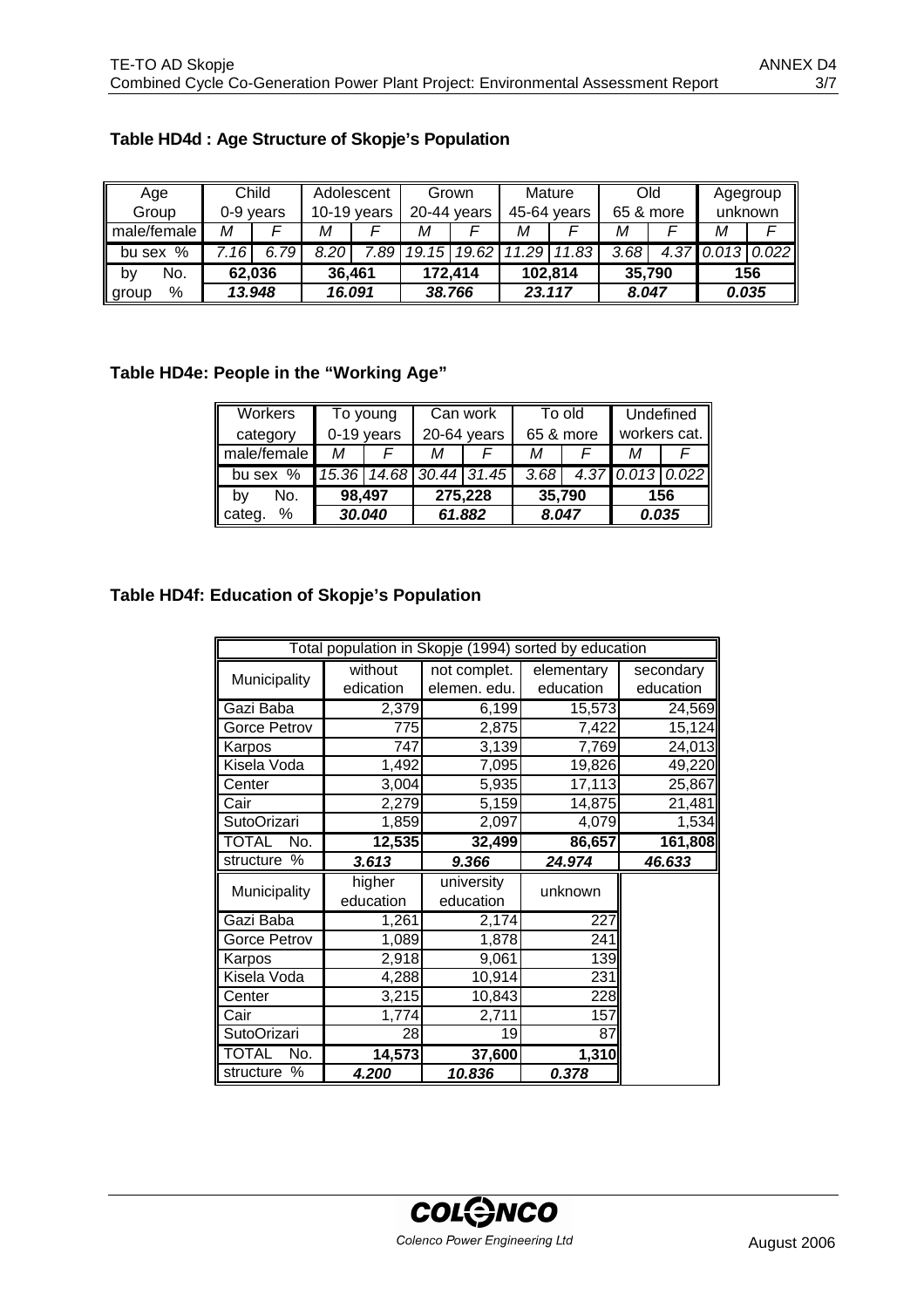|                     | Total population in Skopje (1994) sorted by activity |          |            |            |          | December 1999 year |
|---------------------|------------------------------------------------------|----------|------------|------------|----------|--------------------|
| Municipality        | Summary                                              | employed | bankruptcy | unemployed | employed | unemployed         |
| ll Gazi Baba        | 30,681                                               | 23,257   | 310        | 7,114      | 23,470   | no data            |
| Gorce Petrov        | 17,970                                               | 14,290   | 212        | 3,468      | no data  | no data            |
| Karpos              | 26,794                                               | 22,347   | 240        | 4,207      | 18,422   | no data            |
| Kisela Voda         | 57,830                                               | 46,898   | 720        | 10,212     | 15,297   | no data            |
| <b>I</b> Center     | 33,632                                               | 25,697   | 345        | 7,590      | 46,968   | no data            |
| ∥ Cair              | 27,510                                               | 20,059   | 295        | 7,156      | 4,948    | no data            |
| SutoOrizari         | 4,368                                                | 2,330    | 40         | 1,998      | 40       | no data            |
| <b>TOTAL</b><br>No. | 198,785                                              | 154,878  | 2,162      | 41,745     | 109,145  | 71,737             |
| structure<br>%      | 100.000                                              | 77.912   | 1.088      | 21.000     |          |                    |

## **Table HD4g: Employment and Unemployment in Skopje**

#### **Table HD4h: Treatment of children for acute respiratory problems in Skopje**

| Treatment of children for acute respiratory problems in Skopje (1986-1993)               |      |  |                                                               |  |  |  |  |  |  |  |
|------------------------------------------------------------------------------------------|------|--|---------------------------------------------------------------|--|--|--|--|--|--|--|
| Year                                                                                     | 1986 |  | 1987   1988   1989   1990   1991   1992   1993   86-93        |  |  |  |  |  |  |  |
| Number of patients 1,982   1,871   2,099   2,438   2,299   2,398   2,450   2,120   2,207 |      |  |                                                               |  |  |  |  |  |  |  |
| Average number of<br>treatment days                                                      |      |  | 15.5   17.2   15.4   16.0   14.9   16.3   18.6   16.2   16.26 |  |  |  |  |  |  |  |

## **Table HD4i: Average quarterly Rate of ambulant Cases for Respiratory Diseases in Skopje**

|    | Average quarterly rate of ambulant cases for respiratory diseases in Skopje |         |       |       |             |      |                 |              |                    |             |                 |  |
|----|-----------------------------------------------------------------------------|---------|-------|-------|-------------|------|-----------------|--------------|--------------------|-------------|-----------------|--|
|    | Quarter period                                                              |         | Sex   |       | Age - group |      |                 |              | Diseases diagnosis |             |                 |  |
|    | through year                                                                | Total I | Male  | Fem.  | $0-6$       | 7-14 | $15 - 19$       | <b>I</b> URD | ABE                | <b>Bron</b> | тв              |  |
|    | first                                                                       | 2,345   | 1,406 | 939   | .693        | 580  | 71              | 242          | 1,493              | 603         | 51              |  |
|    | second                                                                      | 2.072   | 1,220 | 851   | ,581        | 453  | 37              | 109l         | 1,358              | 598         | 7               |  |
| Ш  | third                                                                       | 1,456   | 937   | 519   | 956         | 350  | 30 <sup>l</sup> | 104I         | 934                | 290         | 9               |  |
| IV | fourth                                                                      | 2,171   | 1,318 | 853   | 1,616       | 522  | 34              | 143I         | 1,500              | 516         | 12 <sub>h</sub> |  |
|    | Yearly                                                                      | 8,045   | 4,882 | 3,162 | 5,846       | .905 | 171             | 598          | 5,286              | 2,006       | 32              |  |

URD: Upper respiratory diseases ABE: Asthma-bronchitis-emphysema Bron: Bronchopneumonia TB: Tuberculosis

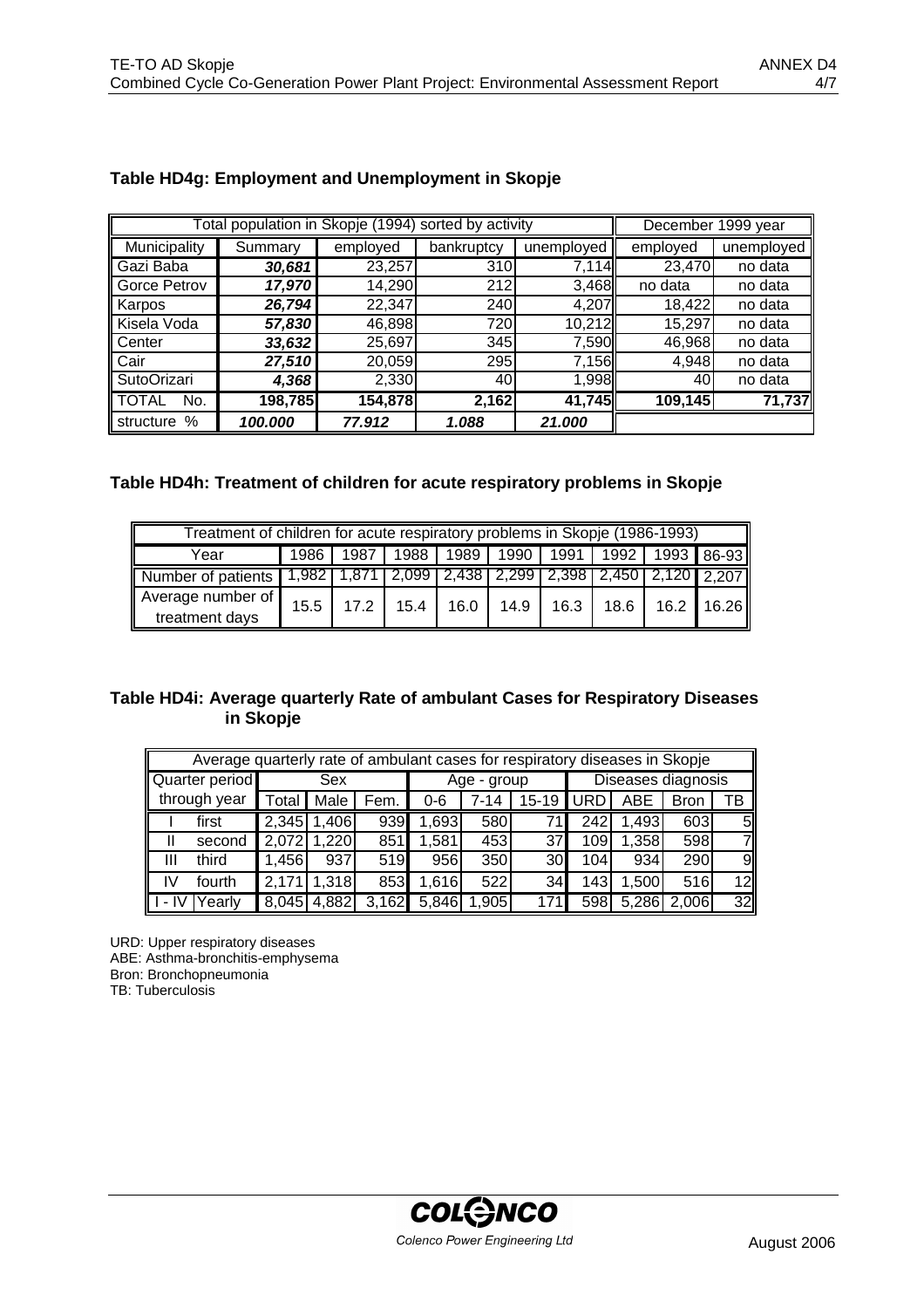|                     | Natural population growing in Skopje (1998) |       |                           |
|---------------------|---------------------------------------------|-------|---------------------------|
| Municipality        | <b>Total rate</b>                           |       | Sex of growing population |
|                     | of growing                                  | Male  | Female                    |
| Gazi Baba           | 492                                         | 217   | 275                       |
| Gorce Petrov        | 166                                         | 84    | 82                        |
| Karpos              | 84                                          | 14    | 70                        |
| Kisela Voda         | 376                                         | 141   | 235                       |
| Center              | 287                                         | 112   | 175                       |
| Cair                | 577                                         | 265   | 312                       |
| SutoOrizari         | 294                                         | 140   | 154                       |
| <b>TOTAL</b><br>No. | 2,276                                       | 973   | 1,303                     |
| structure %         | 100.00                                      | 42.75 | 57.25                     |

# **Table HD4j: Natural Population Growing in Skopje**

#### **Table HD4k: Total immigrated Persons in Skopje**

|                | Total immigrated persons in Skopje (1998) sorted by incoming place/country |           |             |                 |             |           |
|----------------|----------------------------------------------------------------------------|-----------|-------------|-----------------|-------------|-----------|
| Municipality   | Summary for                                                                | from      | TOTAL       | SR              | other ex YU | other     |
|                | municipality                                                               | Macedonia | from abroad | Yugoslavia      | countries   | countries |
| Gazi Baba      | 677                                                                        | 659       | 18          | 16 <sub>1</sub> |             |           |
| Gorce Petrov   | 493                                                                        | 480       | 13          | 10 <sub>1</sub> |             |           |
| Karpos         | 766                                                                        | 749       | 17          | 13              |             |           |
| Kisela Voda    | 1,357                                                                      | ,325      | 32          | 23              |             |           |
| Center         | 768                                                                        | 7321      | 36          | 21              |             |           |
| Cair           | 888                                                                        | 863       | 25          | 19              |             |           |
| SutoOrizari    | 134                                                                        | 128       | 61          | 5               |             |           |
| No.<br>TAI.    | 5,083                                                                      | 4,936     | 147         | 107             | 22          | 18        |
| %<br>structure | 100.000                                                                    | 97.108    | 2.892       | 2.105           | 0.433       | 0.354     |

# **Table HD4l: Total emigrated Persons from Skopje**

|                     |              | Total emigrated persons from Skopje (1998) sorted by outcoming place/country |           |            |             |           |
|---------------------|--------------|------------------------------------------------------------------------------|-----------|------------|-------------|-----------|
| Municipality        | Summary for  | to Macedonia                                                                 | TOTAL     | SR         | other ex YU | other     |
|                     | municipality |                                                                              | to abroad | Yugoslavia | countries   | countries |
| Gazi Baba           | 642          | 633                                                                          |           |            |             |           |
| Gorce Petrov        | 336          | 329                                                                          |           |            |             |           |
| Karpos              | 660          | 647                                                                          | 13        | 8          | 5           |           |
| Kisela Voda         | 1,136        | 1,103                                                                        | 33        | 26         |             |           |
| Center              | 810          | 791                                                                          | 19        | 19         |             |           |
| Cair                | 728          | 717                                                                          | 1.        | 9          |             |           |
| SutoOrizari         | 72           | 70I                                                                          | ⌒         |            |             |           |
| <b>TOTAL</b><br>No. | 4,384        | 4,290                                                                        | 94        | 78         | 16          |           |
| structure<br>$\%$   | 100.000      | 97.856                                                                       | 2.144     | 1.779      | 0.365       | 0.000     |

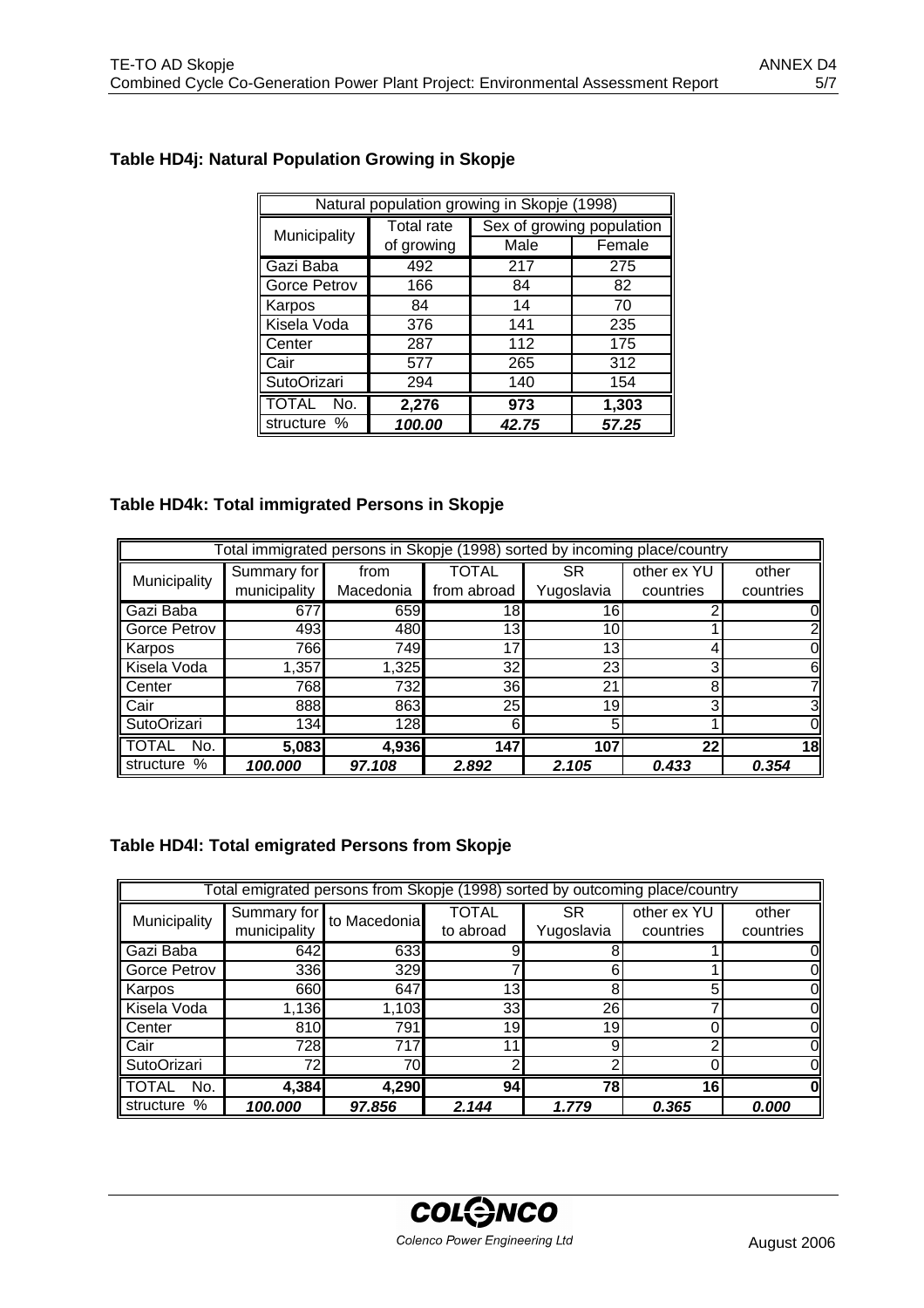# **Table HD4m: Share of Skopje and its Municipalities in the total Social Product**

| Share of Skopje and its municipalities in total Social Product /<br>current prices (1995) |        |            |            |        |  |  |
|-------------------------------------------------------------------------------------------|--------|------------|------------|--------|--|--|
| Location                                                                                  | Total  | Public     | Private    | SP per |  |  |
|                                                                                           | SP (%) | sector (%) | sector (%) | capita |  |  |
| Skopje Total                                                                              | 45.0   | 46.0       | 42.0       | 161    |  |  |
| Gazi Baba                                                                                 | 12.0   | 15.0       | 6.0        | 231    |  |  |
| Karpos                                                                                    | 7.0    | 6.0        | 8.0        | 100    |  |  |
| Kisela Voda                                                                               | 8.0    | 8.0        | 9.0        | 108    |  |  |
| Center                                                                                    | 16.0   | 16.0       | 15.0       | 372    |  |  |
| Cair                                                                                      | 2.0    | 1.0        | 4.0        | 49     |  |  |
| Rest of the country                                                                       | 55.0   | 54.0       | 58.0       |        |  |  |
| <b>National Economy</b>                                                                   | 100.0  | 100.0      | 100.0      | 100    |  |  |

#### **Table HD4n: Share of Skopje and its Municipalities in National Income, Investments and Fixed Assets**

| Share of Skopje and its municipalities in National Income, Investment<br>and Fixed Assets / current prices (1995) |          |                   |                         |          |  |  |
|-------------------------------------------------------------------------------------------------------------------|----------|-------------------|-------------------------|----------|--|--|
| Location                                                                                                          | National | <b>Total real</b> | Production              | FA per   |  |  |
|                                                                                                                   | Income   |                   | Investment   Investment | employee |  |  |
| <b>Skopje Total</b>                                                                                               | 47.0     | 58.0              | 55.0                    | 161      |  |  |
| ∥ Gazi Baba                                                                                                       | 13.0     | 9.0               | 10.0                    | 134      |  |  |
| Karpos                                                                                                            | 7.0      | 6.0               | 7.0                     | 51       |  |  |
| Kisela Voda                                                                                                       | 8.0      | 2.0               | 2.0                     | 99       |  |  |
| Center                                                                                                            | 17.0     | 40.0              | 35.0                    | 131      |  |  |
| Cair                                                                                                              | 2.0      | 1.0               | 1.0                     | 54       |  |  |
| Rest of the country                                                                                               | 53.0     | 42.0              | 45.0                    |          |  |  |
| National Economy                                                                                                  | 100.0    | 100.0             | 100.0                   | 100      |  |  |